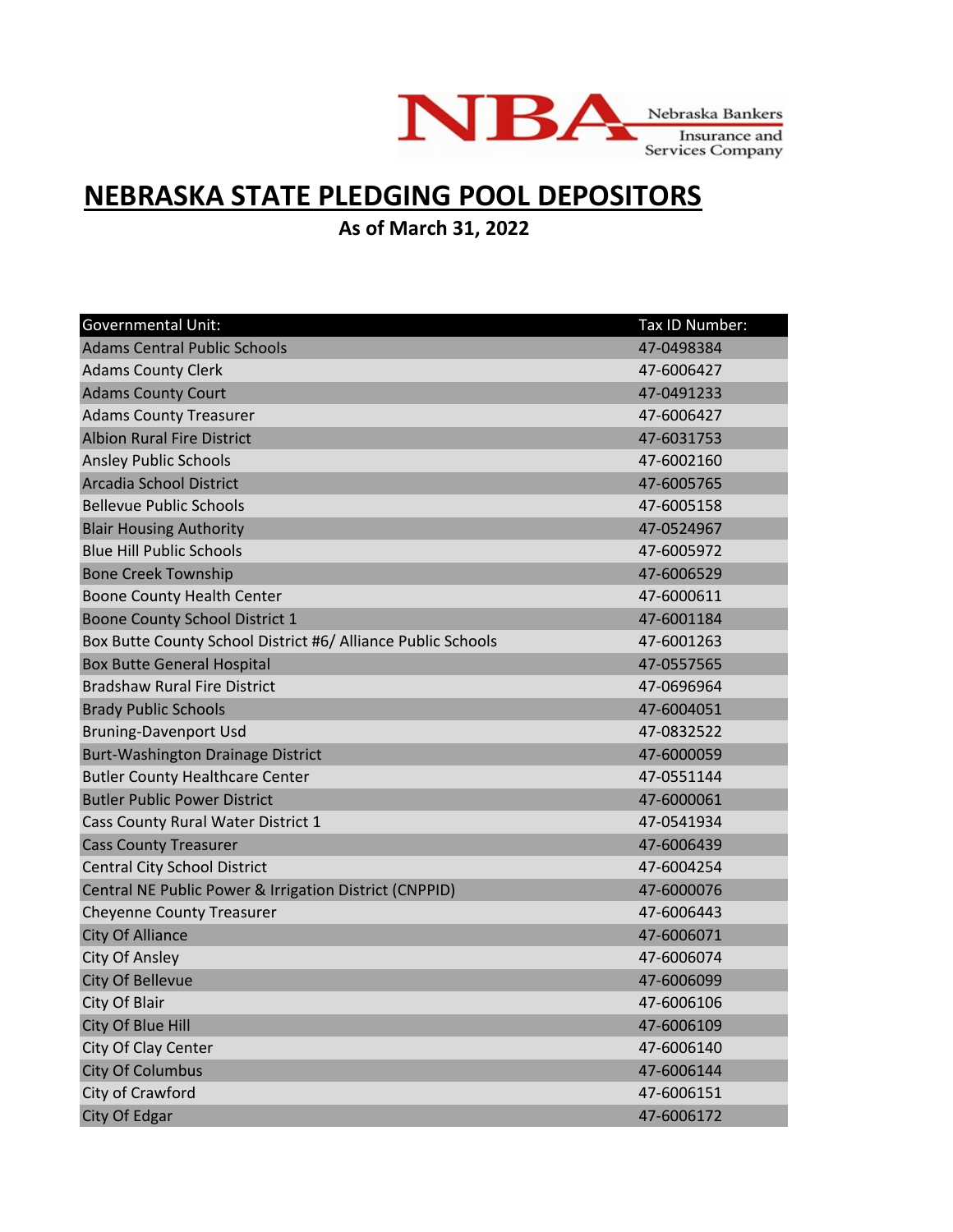| City Of Fairbury                              | 47-6006184 |
|-----------------------------------------------|------------|
| <b>City Of Falls City</b>                     | 47-6006187 |
| City Of Fort Calhoun                          | 47-6006190 |
| City Of Franklin                              | 47-6006191 |
| City Of Fremont                               | 47-6006192 |
| <b>City Of Gothenburg</b>                     | 47-6006204 |
| City Of Grand Island                          | 47-6006205 |
| <b>City Of Harvard</b>                        | 47-6006218 |
| <b>City of Hastings</b>                       | 47-6006221 |
| City Of Henderson                             | 47-6006227 |
| City Of Humboldt                              | 47-6006236 |
| City of Kearney                               | 47-6006243 |
| City of McCook                                | 47-6006273 |
| City Of Nebraska City                         | 47-6006287 |
| City Of North Platte                          | 47-6006297 |
| City Of Omaha                                 | 47-6006304 |
| City Of Oshkosh                               | 47-6006311 |
| <b>City Of Papillion</b>                      | 47-6006318 |
| City of Ralston                               | 47-6006335 |
| City of Rushville                             | 47-6006342 |
| City of Sidney                                | 47-6006361 |
| City Of St Edward                             | 47-6006344 |
| City Of Sutton                                | 47-6006381 |
| City Of Tecumseh                              | 47-6006386 |
| City Of Tekamah                               | 47-6006387 |
| City Of Tilden                                | 47-6006388 |
| City Of Valley                                | 47-6006396 |
| City of Weeping Water                         | 47-6006408 |
| City Of York                                  | 47-6006423 |
| <b>Clay County Treasurer</b>                  | 47-6006444 |
| <b>Clearwater Rural Fire District</b>         | 47-0721760 |
| Conestoga School District 56                  | 47-6001670 |
| Cornhusker Public Power District              | 47-6000103 |
| County Of Burt                                | 47-6006437 |
| County Of Lincoln Clerk Of The District Court | 47-6006483 |
| County Of Lincoln School District #1          | 47-6004045 |
| <b>Cross County School District</b>           | 47-0843157 |
| <b>Daniel Freeman Schools</b>                 | 47-0813649 |
| <b>Dawes County Treasurer</b>                 | 47-6006450 |
| <b>Dawson County Treasurer</b>                | 47-6006451 |
| Dawson Public Power District                  | 47-6000131 |
| Dodge County Treasurer/Clerk                  | 47-6006454 |
| Douglas County Housing Authority              | 47-0589729 |
| <b>Douglas County Treasurer</b>               | 47-6006455 |
| Douglas County West Community Schools         | 20-2995793 |
| East Central District Health Department       | 47-0835183 |
| Elkhorn Public School District                | 47-6002635 |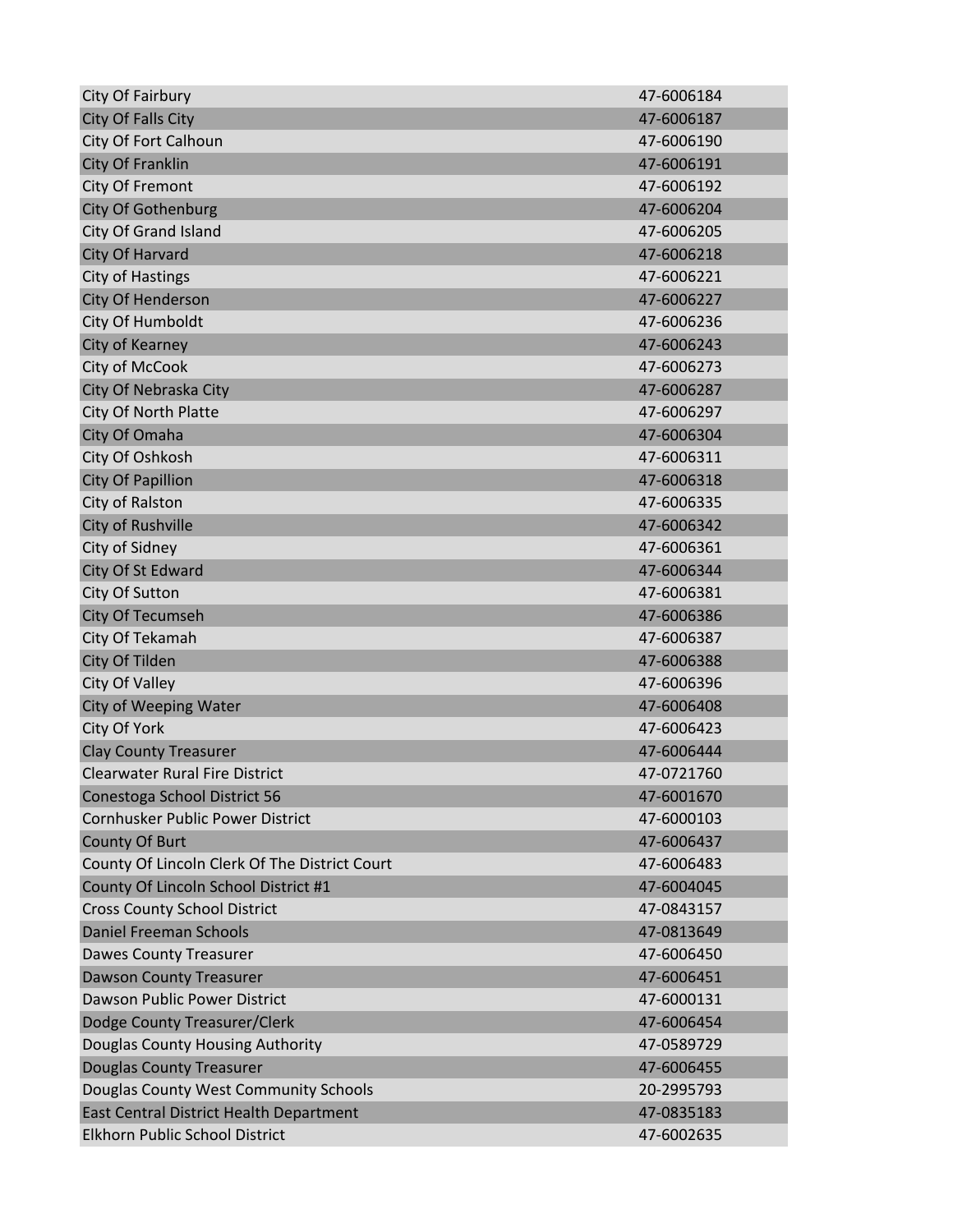| <b>ELKHORN TOWNSHIP</b>                       | 47-6007427 |
|-----------------------------------------------|------------|
| Elkhorn Valley School District 80             | 47-6004226 |
| <b>Emerson Rural Fire Prot Dist</b>           | 47-0782351 |
| <b>Emerson-Hubbard Community Schools</b>      | 47-6002527 |
| Falls City Public School Dist 56              | 47-6005008 |
| <b>Farwell Irrigation</b>                     | 35-2326332 |
| <b>Fillmore County Hospital</b>               | 47-0529089 |
| <b>Fillmore County Hospital Foundation</b>    | 26-1778815 |
| <b>Fillmore County School District</b>        | 47-0822447 |
| <b>Fillmore County Treasurer/Clerk</b>        | 47-6006457 |
| Fort Calhoun Rural Fire District              | 47-0624527 |
| Four Corners Health Department                | 32-0060393 |
| <b>Franklin County Clerk</b>                  | 47-6006458 |
| Franklin County Memorial Hospital             | 47-6007436 |
| <b>Franklin County Treasurer</b>              | 47-6006458 |
| <b>Franklin Public Schools</b>                | 47-6000665 |
| <b>Franklin Rural Fire</b>                    | 47-0647198 |
| <b>Fremont Rural Fire Protection District</b> | 47-6043050 |
| <b>Furnas County Schools</b>                  | 47-0767957 |
| <b>Garden County Schools</b>                  | 47-6003023 |
| <b>Garden County Treasurer</b>                | 47-6006462 |
| <b>Giltner Public Schools</b>                 | 47-6003276 |
| <b>Gothenburg Health</b>                      | 47-0532605 |
| <b>Gothenburg Memorial Hospital</b>           | 47-0532605 |
| <b>Gothenburg Public School</b>               | 47-6002400 |
| Gretna Rural Fire Department                  | 47-0657401 |
| <b>Hall County Clerk</b>                      | 47-6006467 |
| <b>Hall County Treasurer</b>                  | 47-6006467 |
| <b>Hamilton County Treasurer</b>              | 47-6006468 |
| <b>Harvard Rest Haven</b>                     | 47-0542526 |
| Harvard School District #11                   | 47-6001968 |
| <b>Hastings Public Schools</b>                | 47-6001013 |
| <b>Heartland Community Schools</b>            | 47-6006060 |
| <b>High Plains Community School</b>           | 47-0832454 |
| <b>Hooker County Treasurer</b>                | 47-6006473 |
| Housing Authority Of Blue Hill                | 47-0485243 |
| <b>Howard County Medical Center</b>           | 47-0681056 |
| Howells-Dodge Consolidated Schools            | 45-2731400 |
| Htrs School District 74-0070                  | 47-0843744 |
| Humboldt Housing Authority                    | 47-0486812 |
| Jefferson County School District 48-0008      | 47-6003600 |
| Jefferson County Treasurer                    | 47-6006475 |
| Johnson County Central Public Schools         | 47-6003688 |
| Johnson County Hospital                       | 47-6000874 |
| <b>Johnson County Treasurer</b>               | 47-6006476 |
| <b>Kearney Public Schools</b>                 | 47-6001393 |
| <b>Lancaster County Correctional</b>          | 35-2355660 |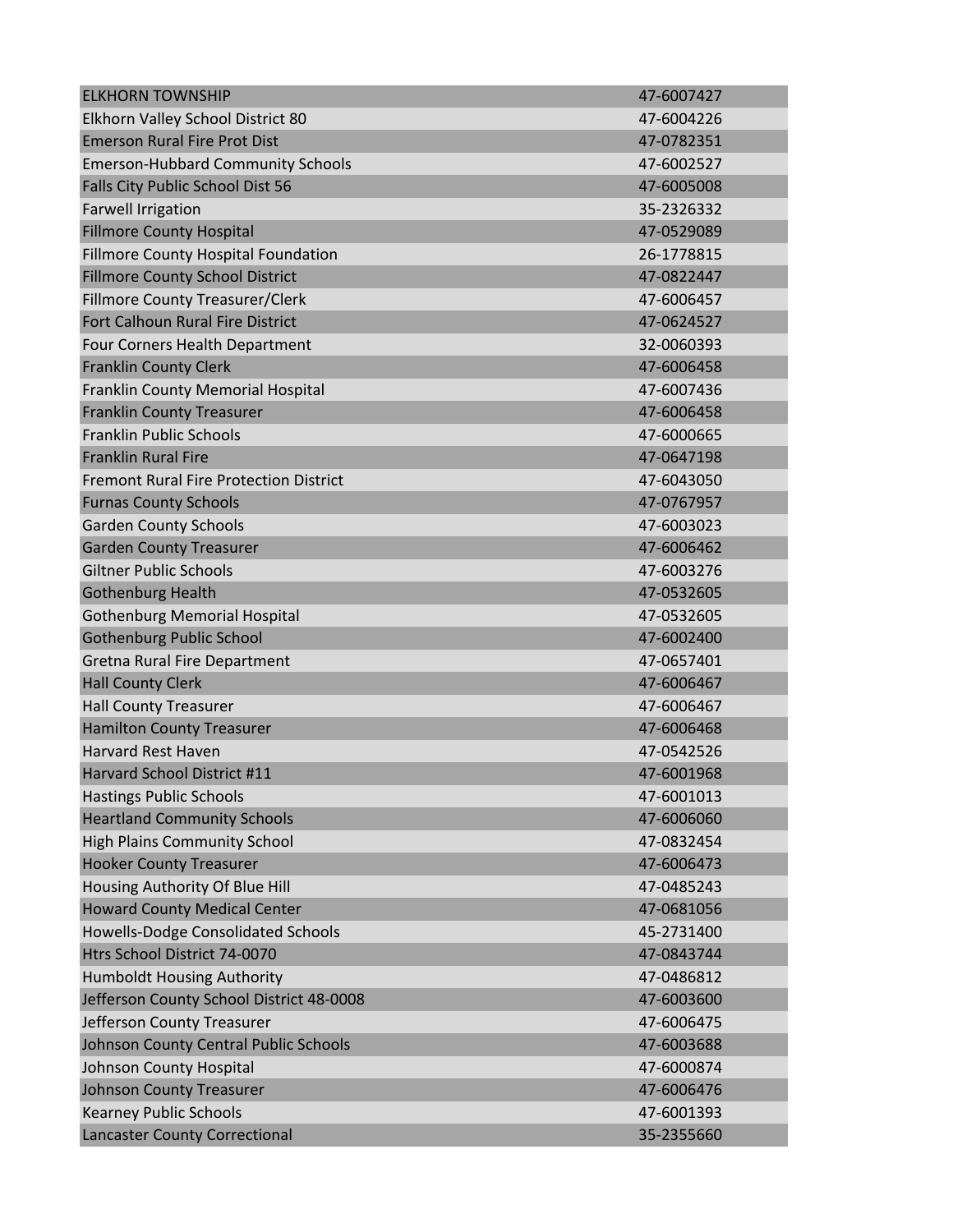| Lancaster County Treasurer                                     | 47-6006482 |
|----------------------------------------------------------------|------------|
| <b>Lincoln County Imprest</b>                                  | 47-6006483 |
| <b>Lincoln County Treasurer</b>                                | 47-6006483 |
| <b>Lincoln Housing Authority</b>                               | 47-6007170 |
| Little Blue NRD                                                | 47-0542713 |
| Loup River Public Power District                               | 47-6000241 |
| <b>Maxwell Public Schools</b>                                  | 47-6004052 |
| <b>McCook Public Schools</b>                                   | 47-6004944 |
| <b>Mccool Rural Fire District</b>                              | 47-0667526 |
| <b>Mccool School District 83</b>                               | 47-6006053 |
| <b>Mcpherson County Schools</b>                                | 47-6004232 |
| <b>Metro Area Planning Agency</b>                              | 47-0522862 |
| Metropolitan Utilities District                                | 47-6000269 |
| <b>Mid Plains Community College</b>                            | 47-0519583 |
| <b>Millard Public Schools</b>                                  | 47-6002642 |
| <b>Millard Suburban Fire</b>                                   | 47-0663488 |
| Mullen Hospital District                                       | 47-0388355 |
| <b>Mullen School District</b>                                  | 47-6007423 |
| <b>Murray Rural Fire</b>                                       | 47-0660641 |
| Nebraska City Rural Fire                                       | 47-6078838 |
| Nebraska Cooperative Government                                | 47-0742330 |
| Nebraska State Treasurer                                       | 47-0491233 |
| Nemaha Natural Resources District                              | 47-0542968 |
| <b>Norris Public Power</b>                                     | 47-6000349 |
| North Platte Airport Authority                                 | 47-0492732 |
| <b>Northeast Community College</b>                             | 47-0524851 |
| Olive Township                                                 | 47-6006560 |
| <b>Omaha Douglas County Public Building Commission</b>         | 47-0608107 |
| Papillion Lavista School                                       | 47-6005159 |
| <b>Perennial Rural Ppd</b>                                     | 47-6000562 |
| Platte County Nebraska - Treasurer                             | 47-6006498 |
| Platte County Nebraska-Clerk                                   | 47-6006498 |
| Platte County School District #1 (Aka Columbus Public Schools) | 47-6004811 |
| Polk County Public Power District                              | 47-6000410 |
| <b>Railroad Transportation Safety District</b>                 | 47-0539398 |
| <b>Red Cloud Schools</b>                                       | 47-6005937 |
| Red Willow County Clerk of the District Court                  | 47-6006500 |
| Red Willow County DBA Hillcrest Nursing Home                   | 47-0482059 |
| Red Willow County Treasurer                                    | 47-6006500 |
| <b>Regional West Garden County</b>                             | 39-1904975 |
| Richardson County Rural Water                                  | 23-7152437 |
| <b>Richardson County Treasurer</b>                             | 47-6006501 |
| <b>Rising City Rural Fire</b>                                  | 81-1642729 |
| <b>Rock County Public Schools</b>                              | 47-6005037 |
| <b>Rock County Treasurer</b>                                   | 47-6006502 |
| <b>Sarpy County Treasurer</b>                                  | 47-6006504 |
| Saunders Co School District 107                                | 47-6005289 |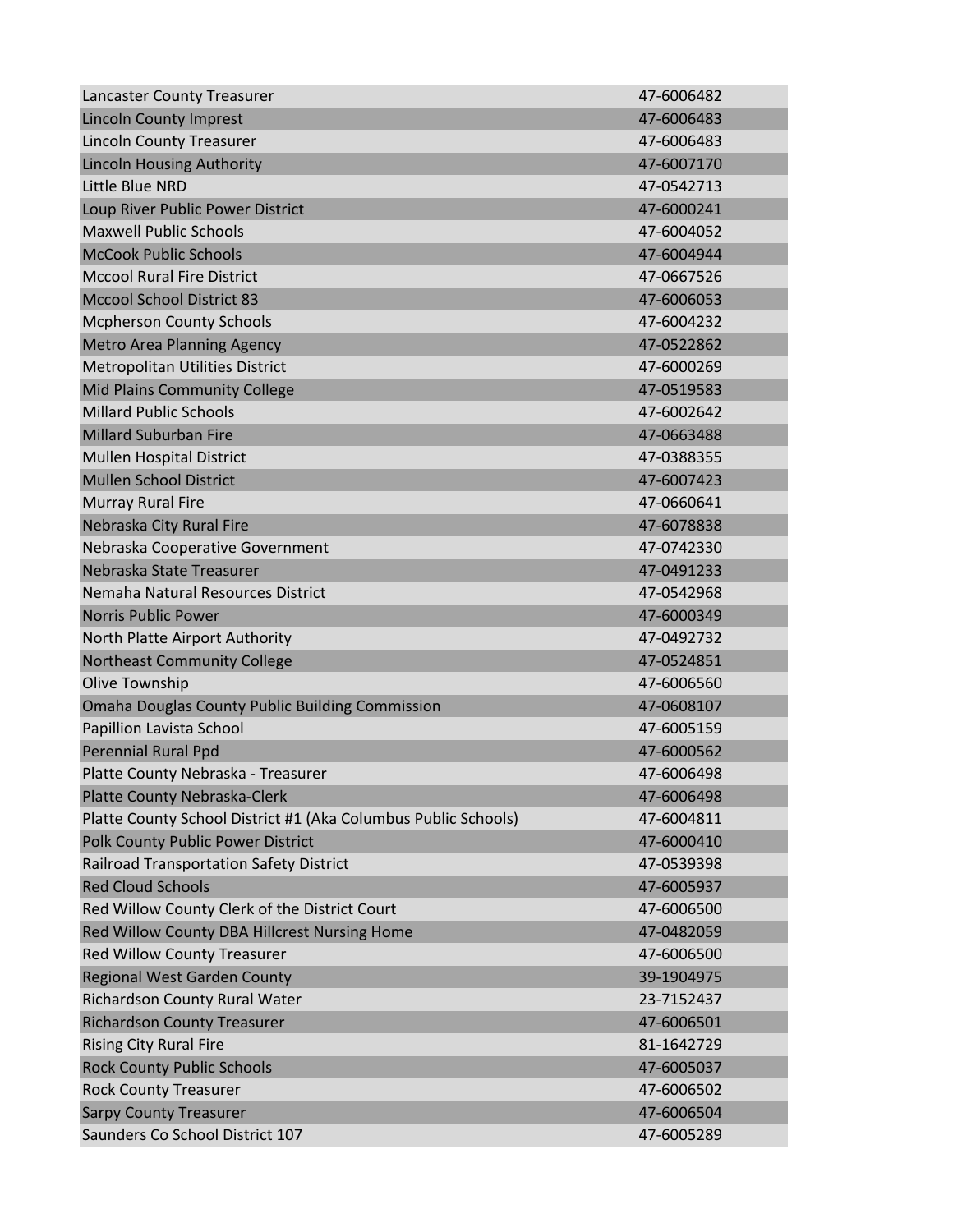| School District #1 Blair                            | 47-6005804  |
|-----------------------------------------------------|-------------|
| School District #3 Ft Calhoun                       | 47-6005807  |
| School District 71-005 (Lakeview Community Schools) | 47-0525658  |
| <b>Scottsbluff County Treasurer</b>                 | 47-6006506  |
| <b>Shelton Rural Fire</b>                           | 47-0695562  |
| <b>Silver Lake Schools</b>                          | 47-0698679  |
| <b>Sioux County Schools</b>                         | 47-6005543  |
| Solid Waste Agency of Northwest Nebraska            | 47-0759264  |
| South Central NE USD                                | 47-0832364  |
| <b>St Edward Rural Fire</b>                         | 45-1826261  |
| St Edward School District 17                        | 47-6001197  |
| <b>Stanton Health Care Center</b>                   | 47-0522636  |
| <b>Stromsburg Rural Fire Dist</b>                   | 47-0728651  |
| <b>Summerland Public School</b>                     | 84-4159273  |
| <b>Sutton School District 2</b>                     | 47-6001962  |
| <b>Tekamah Airport Authority</b>                    | 47-0663344  |
| Tekamah Herman School District #1                   | 47-6001482  |
| Thirty Mile Irrigation District                     | 46-3946728  |
| <b>Thomas County Schools</b>                        | 47-60057052 |
| Transit Authority Of The City Of Omaha              | 47-0542132  |
| <b>Upper Big Blue NRD</b>                           | 47-0542715  |
| <b>Valley County Health Systems</b>                 | 47-0485275  |
| <b>Valley Suburban Fire</b>                         | 47-0728997  |
| Village Of Arcadia                                  | 47-6006076  |
| <b>Village of Bennet</b>                            | 47-0485932  |
| Village Of Bradshaw                                 | 47-6006111  |
| <b>Village Of Brainard</b>                          | 47-6006113  |
| <b>Village Of Campbell</b>                          | 47-6007114  |
| <b>Village of Clearwater</b>                        | 47-6006141  |
| Village of Cortland                                 | 47-0602495  |
| <b>Village Of Davenport</b>                         | 47-6004226  |
| Village of Dodge                                    | 47-6006169  |
| <b>Village Of Duncan</b>                            | 47-0482755  |
| Village Of Dwight                                   | 47-0613057  |
| <b>Village Of Elk Creek</b>                         | 47-0563255  |
| Village Of Elwood                                   | 47-6006178  |
| <b>Village Of Emerson</b>                           | 47-6006179  |
| Village Of Giltner                                  | 47-6006201  |
| <b>Village Of Glenvil</b>                           | 47-6006202  |
| <b>Village Of Greeley</b>                           | 47-6006208  |
| Village of Hemingford                               | 47-6006225  |
| Village Of Herman                                   | 47-6006228  |
| <b>Village Of Kennard</b>                           | 47-0563828  |
| <b>Village Of Marquette</b>                         | 47-0497660  |
| Village Of Mccool Jct                               | 47-0486447  |
| Village Of Mullen                                   | 47-6006286  |
| <b>Village of Murray</b>                            | 47-0589854  |